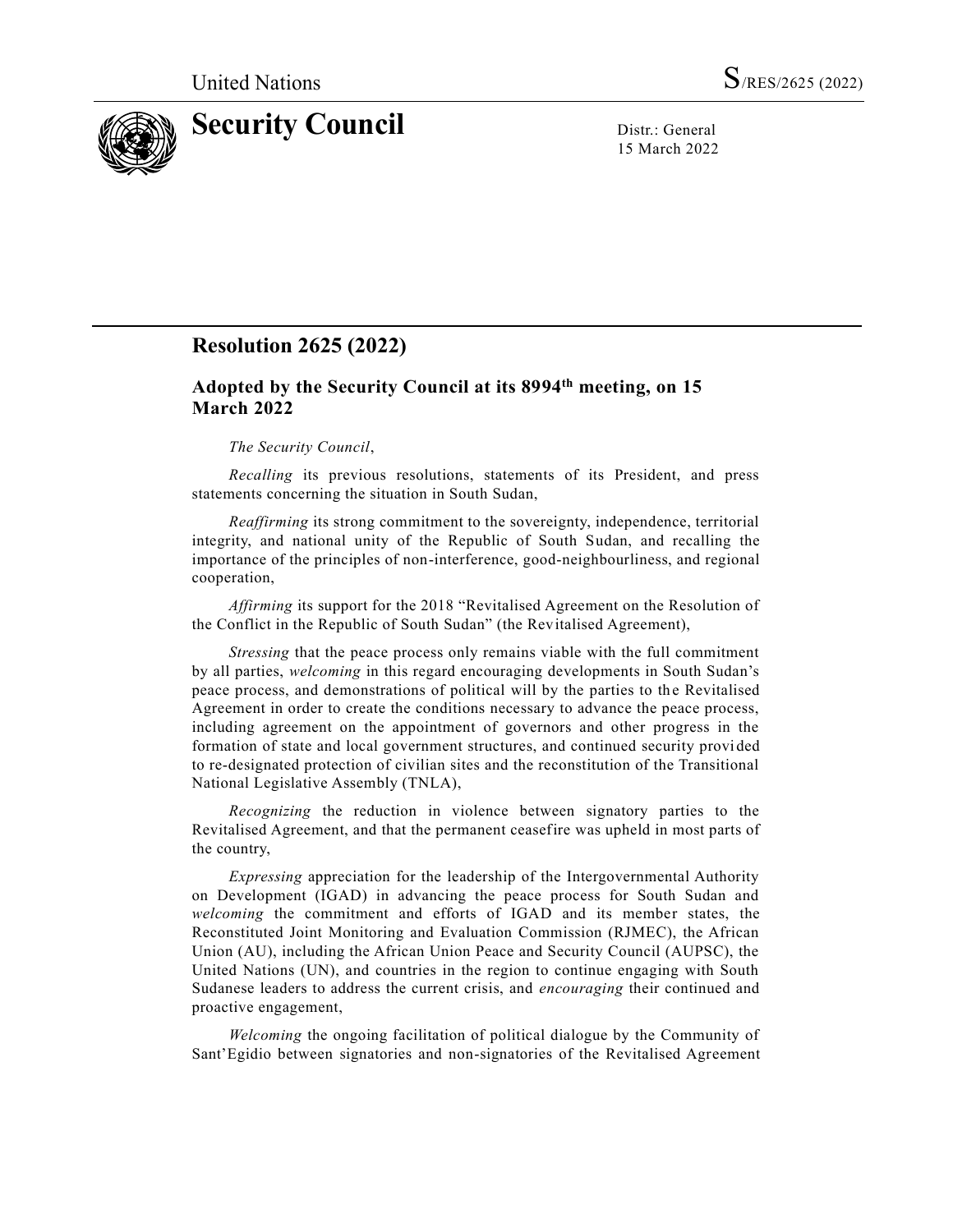and *encouraging* all parties to continue their efforts to peacefully resolve disputes in order to achieve an inclusive and sustainable peace,

*Reiterating* its deep concern regarding the political, security, economic, and humanitarian crisis in South Sudan, *taking note* of the impact of the COVID-19 pandemic, and *emphasizing* there can be no military solution to the situation in South Sudan,

*Strongly condemning* all fighting, including violence and casualties that resulted from recent defections, and any violations of the 21 December 2017 "Agreement on Cessation of Hostilities, Protection of Civilians, and Humanitarian Access" (the ACOH) and the permanent ceasefire provisions of the Revitalised Agreement, *welcoming* the rapid assessment of violations by the Ceasefire and Transitional Security Arrangements Monitoring and Verification Mechanism (CTSAMVM), *encouraging* IGAD to share reports with the Security Council rapidly, and *noting* that the African Union, IGAD, and the United Nations Security Council deman ded that parties that violate the ACOH must be held accountable,

*Expressing* grave concern regarding increased violence between armed groups in some parts of South Sudan, which has killed and displaced thousands, and *condemning* the mobilization of such groups by parties to the conflict, including by members of government forces and armed opposition groups,

*Expressing* grave concern at ongoing reports of sexual and gender-based violence, including the findings of the report of the Secretary-General on Conflict Related Sexual Violence to the Security Council [\(S/2021/312\)](https://undocs.org/en/S/2021/312) of the use of sexual violence as a tactic by parties to the conflict against the civilian population in South Sudan, including use of rape and sexual slavery for the purpose of intimidation and punishment, based on perceived political affiliation, and employed as part of a strategy targeting members of ethnic groups, and where conflict-related sexual violence and other forms of violence against women and girls has persisted after the signing of the Revitalised Agreement, as documented in the February 2021 report published by the Office of the United Nations High Commissioner for Human Rights (OHCHR) on "Access to Health for Survivors of Conflict-Related Sexual Violence in South Sudan", *noting* that some progress was observed by South Sudanese parties through implementation of action plans to address sexual violence in conflict, and *underlining* the urgency and importance of timely investigations to support accountability and the provision of assistance and protection to survivors and victims of sexual and gender-based violence,

*Reiterating its alarm* about the dire humanitarian situation, the high levels of food insecurity in the country and likely famine in some areas, including an estimated 8.3 million people facing severe food insecurity according to the World Food Programme, *recalling* its resolution [2417 \(2018\)](https://undocs.org/en/S/RES/2417(2018)) that recognizes the need to break the vicious cycle between armed conflict and food insecurity, *condemning* attacks on the means of livelihood and intentional denial of access to food, which could amount to war crimes, *further condemning* the obstructions by all parties to civilians' movement and to humanitarian actors' movement to reach civilians in need of assistance, *expressing* grave concern at the imposition of taxes and illegal fees which hamper the delivery of humanitarian assistance across the country, *noting* with concern reports that forced displacement and denial of humanitarian access is exacerbating food insecurity for the civilian population,

*Expressing* serious and urgent concern over the nearly 2 million displaced persons and ongoing humanitarian crisis, 8.4 million in need of humanitarian assistance according to the 2022 South Sudan Humanitarian Needs Overview, and the estimated 7.2 million people who faced severe food insecurity in mid-2021, according to the February 2022 Hunger Hotspots Food and Agriculture Organization and the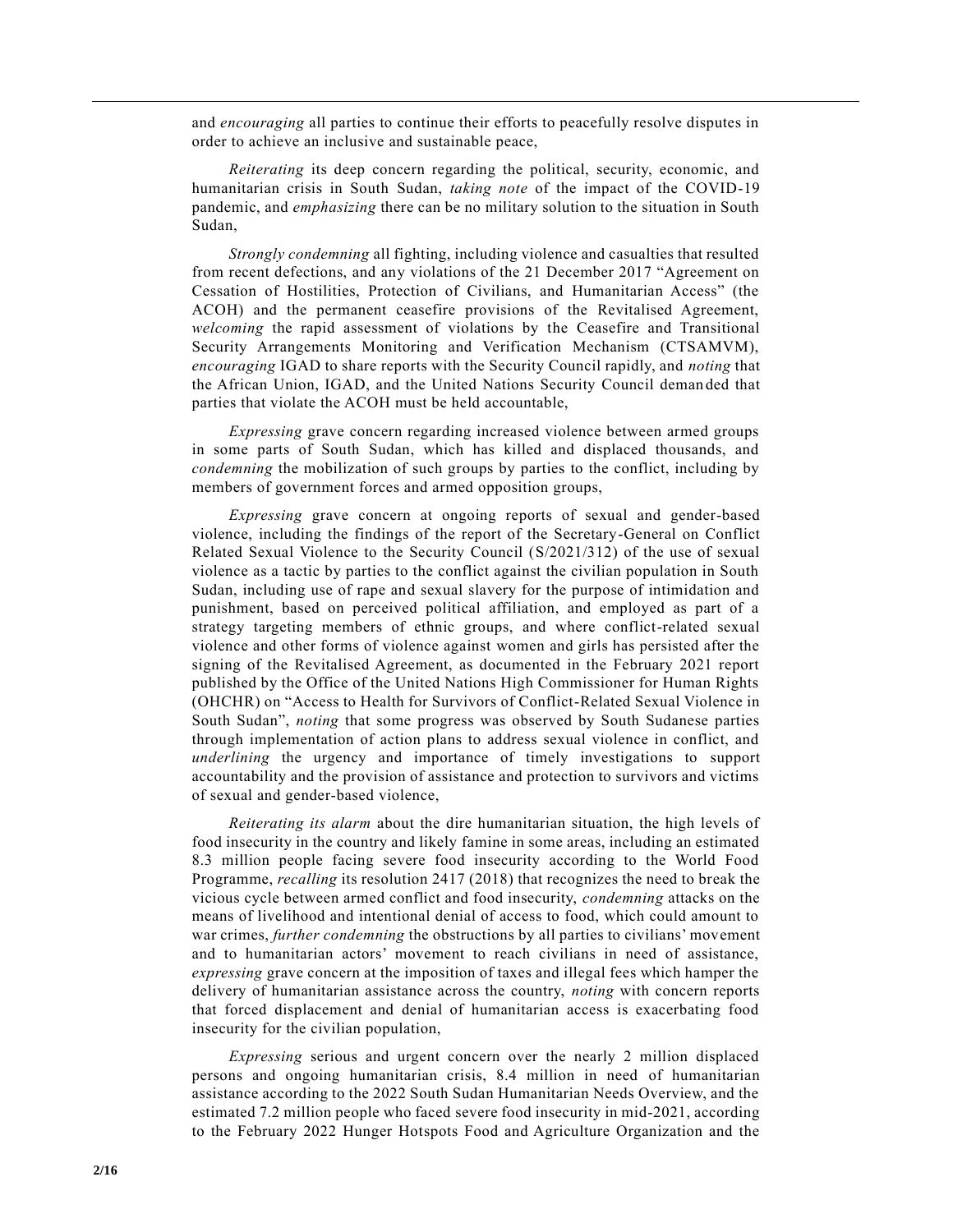World Food Programme (FAO-WFP) Early Warnings on Acute Food Insecurity report, and *commending* United Nations humanitarian agencies, partners, and donors for their efforts to provide urgent and coordinated support to the population,

*Strongly condemning* all attacks against humanitarian personnel and facilities that resulted in the deaths of at least 131 personnel since December 2013, including the attack on the Terrain compound on 11 July 2016, the killing of five humanitarian workers in 2021, and attacks against medical personnel and hospitals, *noting* with alarm the increasing trend of harassment and intimidation of humanitarian personnel, and *recalling* that attacks against humanitarian personnel and objects indispensable to the survival of the civilian population may amount to violations of international humanitarian law,

*Strongly condemning* all human rights violations and abuses and violations of international humanitarian law by all parties, including armed groups and national security forces, as well as the incitement to commit such abuses and violations, including those in Tambura, Western Equatoria State, *further condemning* harassment, targeting, and censorship of civil society, humanitarian personnel and journalists, *emphasizing* that those responsible for violations of international humanitarian law and violations and abuses of human rights must be held accountable, and that South Sudan's government bears the primary responsibility to protect its populations from genocide, war crimes, ethnic cleansing, and crimes against humanity, and *expressing concern* that despite the signing of the Revitalised Agreement, violations and abuses including rape and sexual violence continue to occur which may amount to international crimes, including war crimes and crimes against humanity,

*Expressing* grave concern regarding the reports on the human rights situation in South Sudan issued by the United Nations Mission in South Sudan (UNMISS) and the Secretary-General, including deeply disturbing reports of cases of extra-judicial executions reported in Warrap and Lakes States, *further expressing* grave concern that according to the AU Commission of Inquiry report on South Sudan, released on 27 October 2015, and the reports of the Commission on Human Rights in South Sudan, released on 23 February 2018, 20 February 2019, 20 February 2020, and 19 February 2021 that war crimes and crimes against humanity may have been committed, *emphasizing* its expectation that these and other credible reports will be duly considered by any transitional justice mechanisms for South Sudan including those established pursuant to the Revitalised Agreement, *stressing* the importance of collection and preservation of evidence for eventual use by the Hybrid Court for South Sudan and other accountability mechanisms, and *encouraging* efforts in this regard,

*Reiterating* the urgent need to end impunity in South Sudan and to bring to justice all those responsible for violations of international humanitarian law and violations and abuses of human rights, *stressing* the importance of transitional justice measures included in Chapter V of the Revitalised Agreement, to end impunity and promote accountability, facilitate national reconciliation and healing, and ensure a sustainable peace, particularly those efforts undertaken by the UN-mandated Commission on Human Rights in South Sudan, and in this regard, *recognizing* the operationalization of a Gender-Based Violence and Juvenile Court by the Judiciary of South Sudan, *acknowledging* the approval by the Government of South Sudan (GoSS) to establish transitional justice mechanisms, including the Hybrid Court for South Sudan, and *further recognizing* the GoSS commenced consultations on the Commission for Truth, Reconciliation, and Healing, encouraging it to hold meaningful consultations with all stakeholders, including full, equal, and meaningful participation of women, and inclusion of youth, victims, persons with disabilities, and internally displaced persons (IDPs),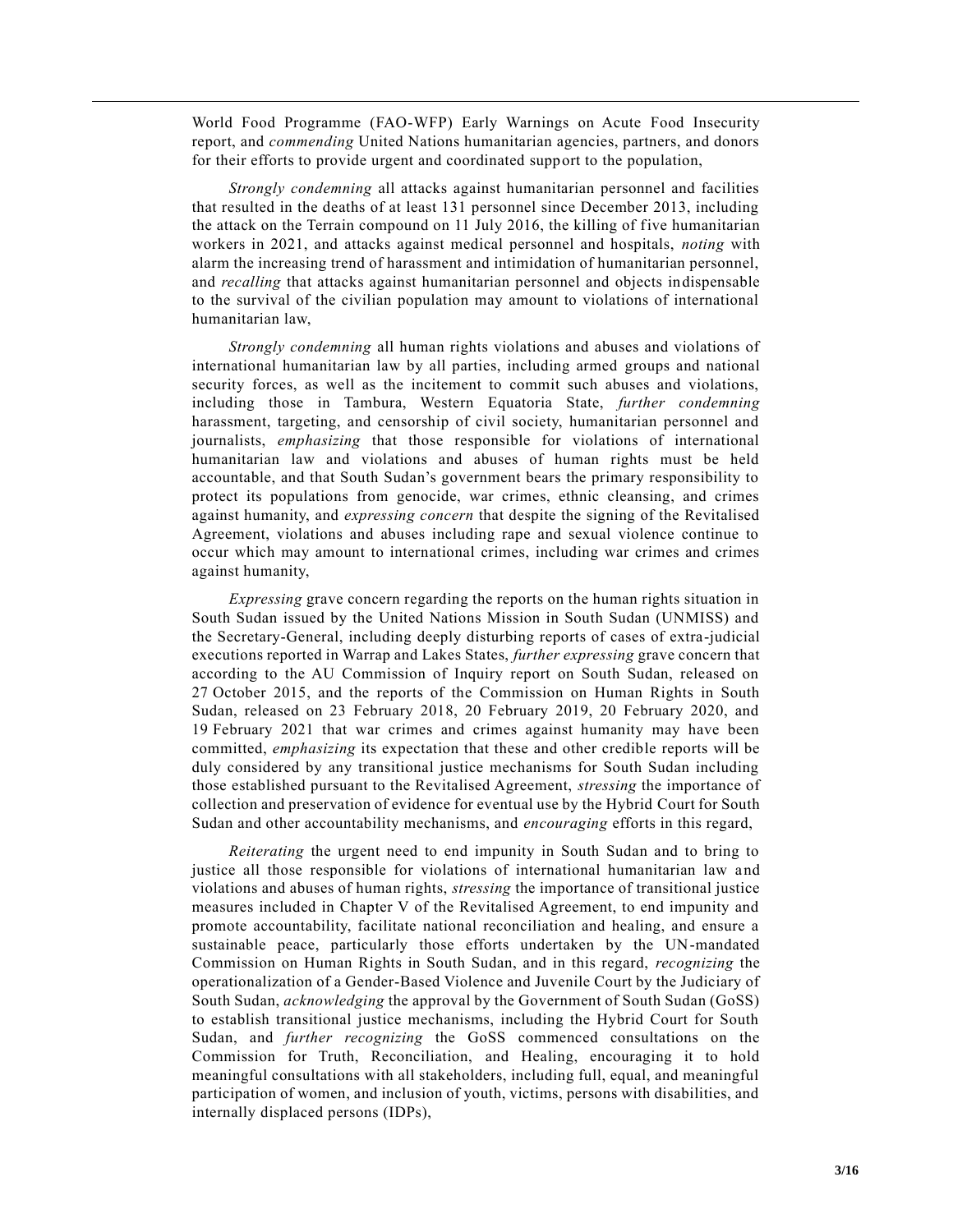*Underlining that any* obstruction of UNMISS by any party is unacceptable, including restrictions on freedom of movement, assault of UNMISS personnel, and constraints on mission operations, including restrictions on patrols and UNMISS efforts to, *inter alia*, monitor the human rights situation, many of which were reported by the Secretary-General as violations of the Status of Forces Agreement (SOFA) by the GoSS, *acknowledging* a reduction of SOFA violations in 2021 and *urging* the GoSS to continue progress in this regard, and *recalling* that, according to the SOFA, UNMISS, as well as its contractors, shall enjoy full and unrestricted freedom of movement without delay throughout South Sudan by the most direct route possible without the need for travel permits or prior authorization or notification, and the right to import equipment, provisions, supplies, fuel, materials, and other goods free of duty, taxes, fees and charges and free of other prohibitions and restrictions,

*Recalling* its resolution [2117 \(2013\)](https://undocs.org/en/S/RES/2117(2013)) and *expressing* grave concern at the threat to peace and security in South Sudan arising from the illicit transfer, destabilizing accumulation and misuse of small arms and light weapons, and *further expressing* concern that illicit trafficking, and diversion of arms and related materiel of all types undermine the rule of law, and has the potential to undermine respect for international humanitarian law, can impede the provision of humanitarian assistance and have wide-ranging negative humanitarian and socioeconomic consequences,

*Noting* the measures adopted by the Security Council in resolution [2428 \(2018\)](https://undocs.org/en/S/RES/2428(2018)) and renewed in [2471 \(2019\),](https://undocs.org/en/S/RES/2471(2019)) [2521 \(2020\),](https://undocs.org/en/S/RES/2521(2020)) and [2577 \(2021\)](https://undocs.org/en/S/RES/2577(2021)) *recalling* that individuals or entities responsible for or complicit in, or having engaged in, directly or indirectly, actions or policies that threaten the peace, security or stability of South Sudan, may be designated for targeted sanctions, *further recalling* its willingness to impose targeted sanctions, and *stressing* the critical importance of effective implementation of the sanctions regime, including its travel ban measures, and the key role that neighboring states, as well as regional and subregional organizations, can play in this regard, *encouraging* efforts to further enhance cooperation, and *reiterating* its readiness to consider adjusting measures, including through modifying, suspending, lifting or strengthening measures to respond to the situation,

*Emphasizing* that persistent barriers to full implementation of resolution [1325](https://undocs.org/en/S/RES/1325(2000))  [\(2000\),](https://undocs.org/en/S/RES/1325(2000)) and subsequent resolutions addressing women, peace, and security, including resolution [2242 \(2015\),](https://undocs.org/en/S/RES/2242(2015)) will only be dismantled through dedicated commitment to women's empowerment, participation, and human rights, concerted leadership, consistent information and action, and support, to build women's full, equal, and meaningful participation in all levels of decision-making and leadership,

*Acknowledging* the significance of the GoSS's ratification of the Optional Protocol to the Convention on the Rights of the Child on the Involvement of Children in Armed Conflict, and *welcoming* the signature of the Comprehensive Action Plan to End and Prevent All Grave Violations Against Children by the GoSS,

*Expressing* ongoing concern on the severe restriction of freedoms of opinion, expression, and association, *acknowledging* the important role of those who protect and promote human rights, civil society organizations, journalists and other media workers in the promotion and protection of the right to freedom of opinion and expression and, in this context, *expressing* deep concern that violations and abuses of the right to freedom of opinion and expression continue to occur, and *condemning* the use of media to broadcast hate speech and transmit messages instigating violence against a particular ethnic group, a practice that has the potential to lead to widespread violence and exacerbate armed conflict, particularly as South Sudan approaches elections,

*Expressing* serious concern about the dire situation of persons with disabilities in South Sudan, including abandonment, violence, and lack of access to basic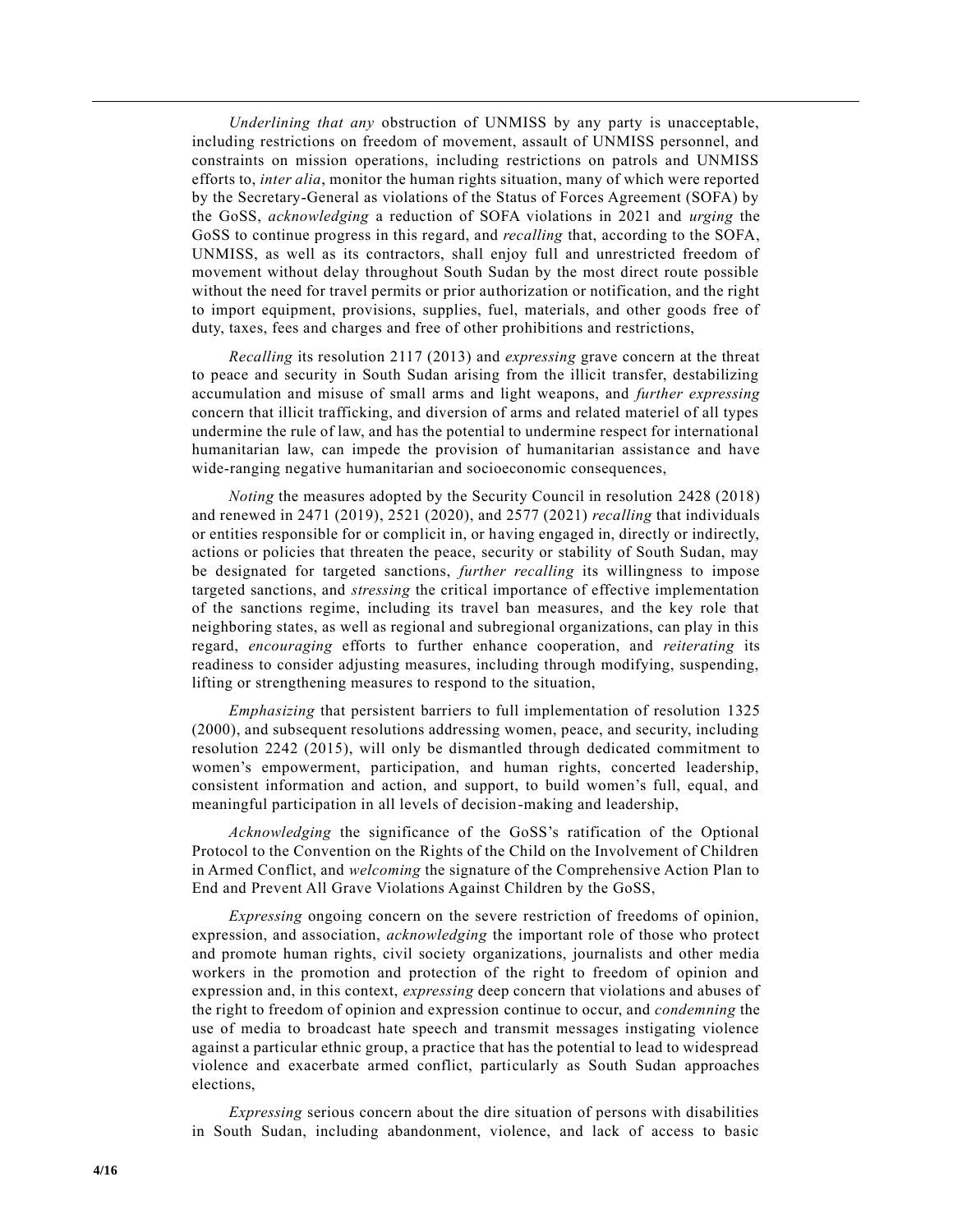services, and emphasizing the need to ensure that the particular needs of persons with disabilities are addressed in the humanitarian response,

*Recognizing* the adverse effects of climate change, ecological changes, and natural disasters, among other factors, on the humanitarian situation and stability in South Sudan, *emphasizing* the need for comprehensive risk assessments and risk management strategies by the GoSS and the United Nations to inform programs relating to these factors, and acknowledging the United Nations Framework Convention on Climate Change and the Paris Agreement,

*Commending* the work of UNMISS, and *expressing* its deep appreciation for the actions taken by UNMISS peacekeepers and troop- and police-contributing countries in implementing the UNMISS mandate in a challenging environment, including in protecting civilians, including foreign nationals, under threat of physical violence and to stabilize the security situation within and beyond UNMISS sites, and *further expressing* deep appreciation for UNMISS personnel for their extraordinary efforts in the face of the COVID-19 pandemic and its consequences,

*Recognizing* the importance of strategic communications to peacekeeping operations, acknowledging that its efficient use is crucial to the effective implementation of UNMISS' mandate, *emphasizing* the need to continue to improve UNMISS' strategic communications capabilities in order to maintain the mission's ability to achieve its protection, political and humanitarian goals, and *welcoming* the commitment of the Secretary-General to mainstream strategic communications activities into both planning and day-to-day operational decisions of missions, including UNMISS, as stated in its Action for Peacekeeping Plus Plan,

*Welcoming* the commitment of the Secretary-General to enforce strictly his zerotolerance policy on sexual exploitation and abuse, *noting* the various measures taken by UNMISS and troop- and police-contributing countries to combat sexual exploitation and abuse, while *expressing* continued concern over allegations of sexual exploitation and abuse reportedly committed by peacekeepers in South Sudan,

*Strongly condemning* the attacks by government and opposition forces and other groups on United Nations and IGAD personnel and facilities, the February 2016 attack on the Malakal protection of civilians site, the July 2016 attack on the Juba protection of civilians site, and the Terrain Compound attack, the detention and kidnappings of United Nations and associated personnel, the repeated attacks on the UNMISS camps in Bor, Bentiu, Malakal and Melut, and the disappearance purportedly caused by the Sudan People's Liberation Army (SPLA), and deaths of three United Nations-affiliated national staff and one national contractor in Upper Nile State, and the December 2018 detention and abuse of the CTSAMVM team by GoSS officials, and *calling upon* the GoSS to complete its investigations of these attacks in a swift and thorough manner and to hold those responsible to account,

*Taking note* of the Secretary-General's 15 July 2021 letter electoral needs assessment [\(S/2021/661\)](https://undocs.org/en/S/2021/661),and also *taking note of* the Report of the Secretary-General of 25 February 2022 [\(S/2022/156\)](https://undocs.org/en/S/2022/156),

*Determining* that the situation in South Sudan continues to constitute a threat to international peace and security in the region,

*Acting* under Chapter VII of the Charter of the United Nations,

#### **UNMISS Mandate**

1. *Decides* to extend the mandate of UNMISS until 15 March 2023;

2. *Decides* that UNMISS's mandate is designed to advance the three-year strategic vision defined in resolution [2567 \(2021\)](https://undocs.org/en/S/RES/2567(2021)) to prevent a return to civil war in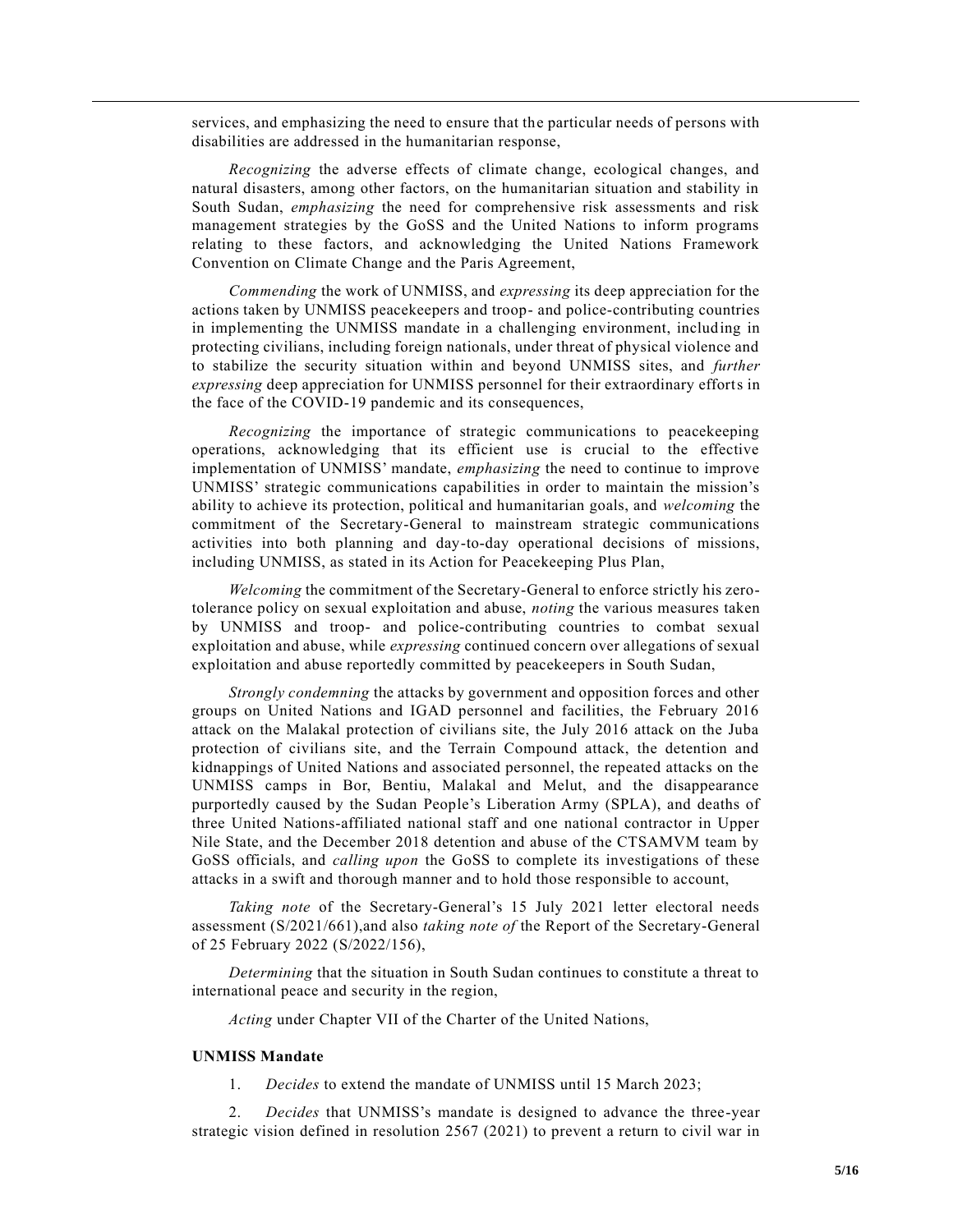South Sudan, to build durable peace at the local and national levels, and to support inclusive and accountable governance and free, fair, and peaceful elections in accordance with the Revitalised Agreement;

3. *Decides* that UNMISS shall have the following mandate, and *authorizes* UNMISS to use all necessary means to implement its mandate:

(a) *Protection of civilians*:

(i) To protect civilians under threat of physical violence, irrespective of the source of such violence, within its capacity and areas of deployment, including in the context of elections, with specific protection for women and children, including through the continued and consistent use and deployment of UNMISS's Child Protection Advisers, Women Protection Advisers, and uniformed and civilian Gender Advisers, the positions for which should be filled expeditiously, and share best practices with relevant local stakeholders for the purpose of capacity building;

(ii) To deter violence against civilians, including foreign nationals, especially through proactive deployment, active patrolling with particular attention to IDPs and refugees, including, but not limited to, those in protection sites and camps, humanitarian personnel and human rights defenders, and identification of threats and attacks against civilians, including through implementation of a mission-wide early warning and response strategy that draws upon robust conflict-sensitive analysis, regular interaction with civilians including with Community Liaison Assistants, and working closely with humanitarian, human rights, civil society, and development organizations, in areas at high risk of conflict, in particular when the GoSS is unable, or fails, to provide such security;

(iii) To maintain public safety and security of and within UNMISS protection of civilians sites, and where protection of civilian sites have been re-designated, to maintain a flexible posture linked to threat analysis, contingency plans for protecting sites in a crisis, and the ability to scale up presence and protection of re-designated sites if the security situation deteriorates;

(iv) To deter, prevent, and respond to sexual and gender-based violence within its capacity and areas of deployment, including by facilitating access to organizations that provide services and support to survivors, including medical, sexual and reproductive health, psychosocial, mental health, legal, and socioeconomic services;

(v) To exercise good offices, confidence-building, and facilitation in support of UNMISS's protection strategy, especially in regard to women and children, including to facilitate, the prevention, mitigation, and resolution of intercommunal violence through, inter alia, support to community-led peace dialogue processes, in line with evidence-based best practice, and informed by gender-sensitive conflict and political economy analysis and conflict-sensitive analysis, mediation and community engagement in order to foster sustainable local and national reconciliation as an essential part of preventing violence and long-term state-building activity;

(vi) To provide support for the relevant national and state level authorities and civil society organizations in developing and implementing gender-responsive community violence reduction (CVR) programs, to help de-escalate intercommunal violence and complement community disarmament initiatives in cooperation and coordination with development partners and community representatives, with a particular focus on members of armed groups ineligible or unwilling to be integrated into the Necessary Unified Forces, women and youth;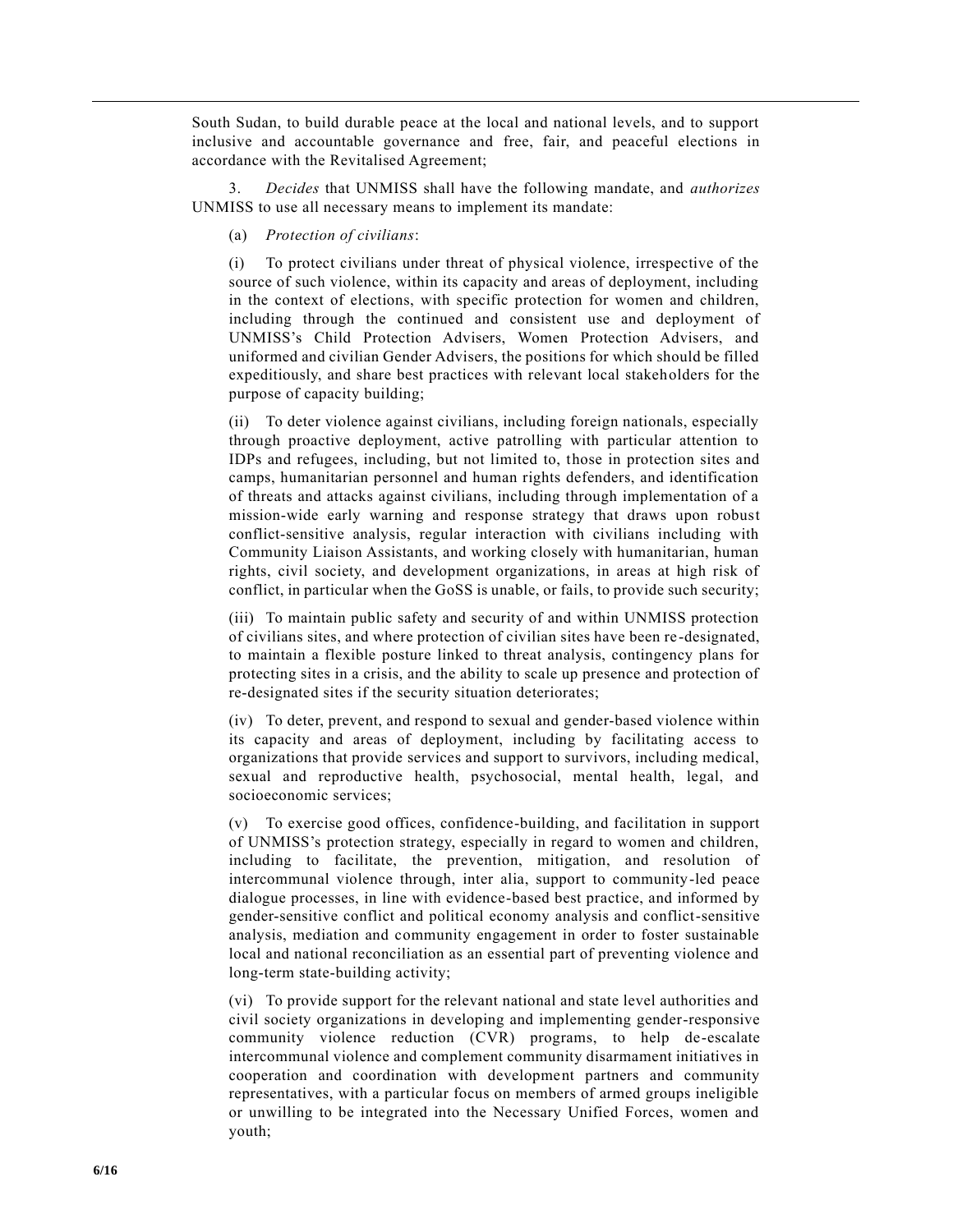(vii) Using technical assistance and capacity building to support the GoSS to expand and reform the rule of law and justice sector, in a conflict-sensitive manner, and in line with the terms of the Peace Agreement in order to strengthen protection of civilians, combat impunity, and promote accountability, including investigation and prosecution of gender-based violence, including conflictrelated sexual violence, and human rights violations and abuses in a survivorcentered approach;

(viii) To foster a secure environment for the safe, informed, voluntary, and dignified return, relocation, resettlement or integration into host communities for IDPs and refugees when and to locations where conditions are conducive, including through monitoring of and promoting respect for human rights, coordination with police services, security and government institutions, and civil society actors in relevant and protection-focused activities, investigation and prosecution of sexual and gender-based violence and conflict-related sexual violence, as well as other human rights violations and abuses, in order to strengthen protection of civilians, combat impunity, and promote accountability, at all times operating consistent with the United Nations Human Rights Due Diligence Policy (HRDDP);

(ix) To facilitate the conditions for safe and free movement into, out of, and around Juba, including at the means of ingress and egress from the city and major lines of communication and transport within Juba, including the airport;

(x) To promptly and effectively engage any actor that is credibly found to be preparing attacks, or engages in attacks, against civilians, IDP camps, UNMISS protection of civilians sites, other United Nations premises, United Nations personnel, or international and national humanitarian actors;

(b) *Creating the conditions conducive to the delivery of humanitarian assistance*:

(i) To contribute, in close coordination with humanitarian actors, to the creation of security conditions conducive to the delivery of humanitarian assistance, so as to allow, in accordance with international law, including applicable international humanitarian law, all humanitarian personnel full, safe and unhindered access to all those in need in South Sudan and timely delivery of humanitarian assistance, including IDPs and refugees, consistent with United Nations guiding principles of humanitarian assistance, including humanity, impartiality, neutrality, and independence, including by providing gendersensitive risk assessments on the adverse effects of climate change;

(ii) To ensure the security and freedom of movement of United Nations and associated personnel where appropriate, and to ensure the security of its installations and equipment necessary for implementation of mandated tasks;

(c) *Supporting the Implementation of the Revitalised Agreement and the Peace Process*:

(i) Using good offices to support the peace process and implementation of the Revitalised Agreement, including through advice, technical assistance, and coordination with relevant regional actors;

(ii) Assisting all parties to ensure the full, equal and meaningful participation of women, and inclusion of youth, faith groups, and civil society in the peace process, transitional government bodies and institutions, and all conflict resolution and peacebuilding efforts, transitional justice, and the constitution making process;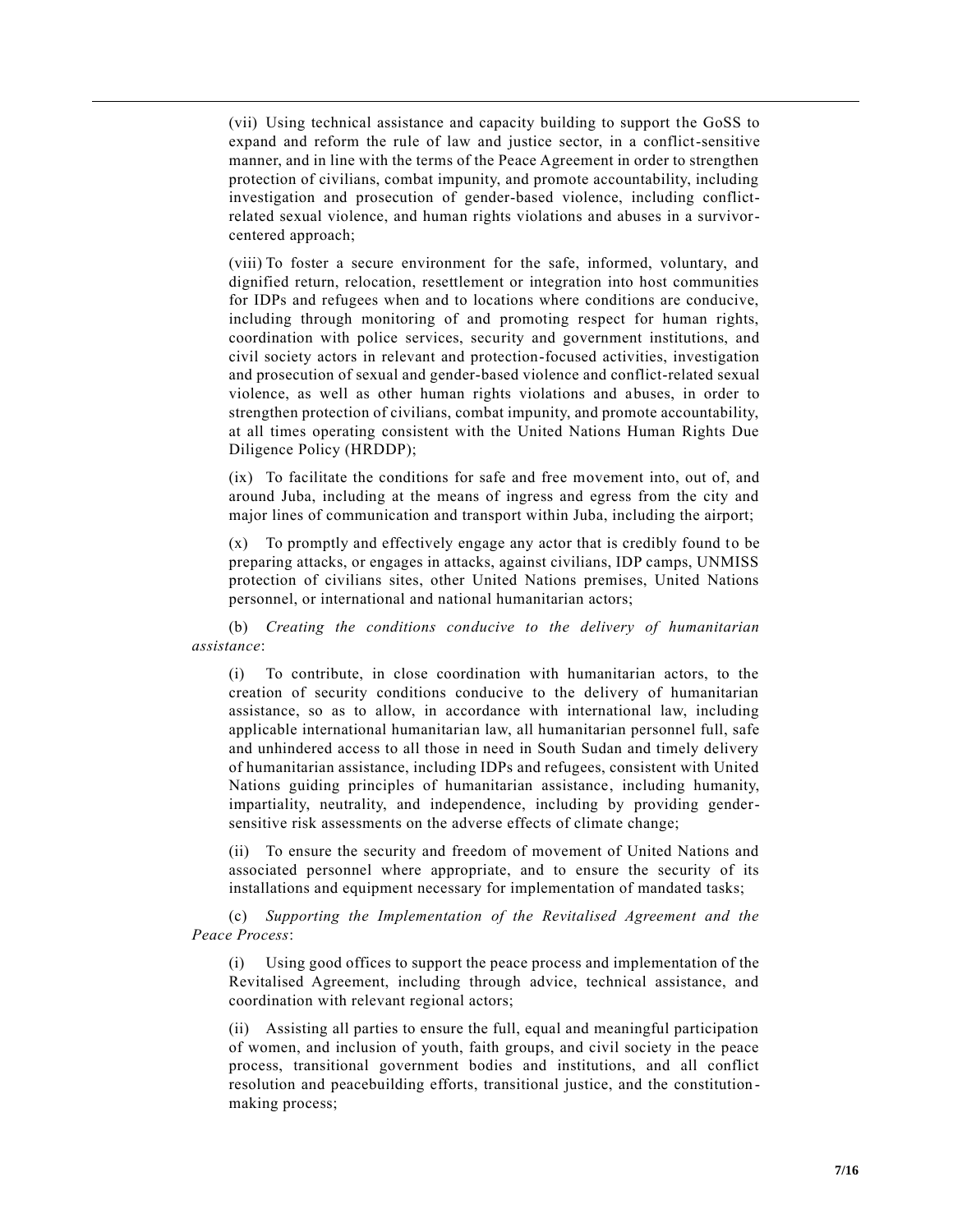(iii) Participating in and supporting the work of CTSAMVM, RJMEC, and other implementation mechanisms in the implementation of their mandates, including at the subnational level;

(iv) Using technical assistance, to include capacity-building, to support mechanisms of the Revitalised Agreement, including support to South Sudan's efforts with regard to the constitution drafting process, transitional security arrangements, and the development of a sound regulatory framework;

(v) Providing technical assistance, to include capacity-building, and logistical support for the electoral process, as appropriate, in coordination with the United Nations Country Team and regional and international partners as well as security support to facilitate the electoral cycle, consistent with the Revitalised Agreement, noting UNMISS support will include, *inter alia*, support to the South Sudanese authorities in its efforts to draft a permanent constitution, mitigate the potential for tensions throughout the electoral period, provide for the full, equal, meaningful and safe participation of women candidates and voters at all levels and in all phases of the electoral process, and provide for the participation of South Sudanese IDPs and refugees, and *notes* that UNMISS support will be continually assessed and reviewed according to the progress made by the South Sudanese authorities in paragraphs 6, 7, and 8 below;

(d) *Monitoring, investigating, and reporting on violations of international humanitarian law and violations and abuses of human rights*:

(i) To monitor, investigate, verify, and report immediately, publicly, and regularly on abuses and violations of human rights and violations of international humanitarian law, including those that may amount to war crimes or crimes against humanity;

(ii) To monitor, investigate, verify and report specifically and publicly on violations and abuses committed against women and children, including those involving all forms of sexual and gender-based violence in armed conflict, and accelerate implementation of monitoring, analysis and reporting arrangements on conflict-related sexual violence, including by ensuring these arrangements promote timely action to deter, prevent and respond to sexual violence, and by strengthening the monitoring and reporting mechanism for violations and abuses against children;

(iii) To monitor, investigate and report on incidents of hate speech and incitement to violence in cooperation with the United Nations Special Adviser on the Prevention of Genocide;

(iv) To coordinate with, share appropriate information with, and provide technical support, to include capacity building, to international, regional, and national mechanisms and relevant local stakeholders engaged in monitoring, investigating, and reporting on violations of international humanitarian law and human rights violations and abuses, including those that may amount to war crimes or crimes against humanity, as appropriate;

4. *Decides* to maintain the overall force levels of UNMISS with a troop ceiling of 17,000 personnel, and a police ceiling of 2,101 personnel, including 88 corrections officers, *expresses* its readiness to consider adjustments to UNMISS force levels and capacity-building tasks based on security conditions on the ground and implementation of priority measures in paragraph 9 below;

## **South Sudan Peace Process**

5. *Demands* all parties to the conflict and other armed actors to immediately end the fighting throughout South Sudan and engage in political dialogue, *reminds*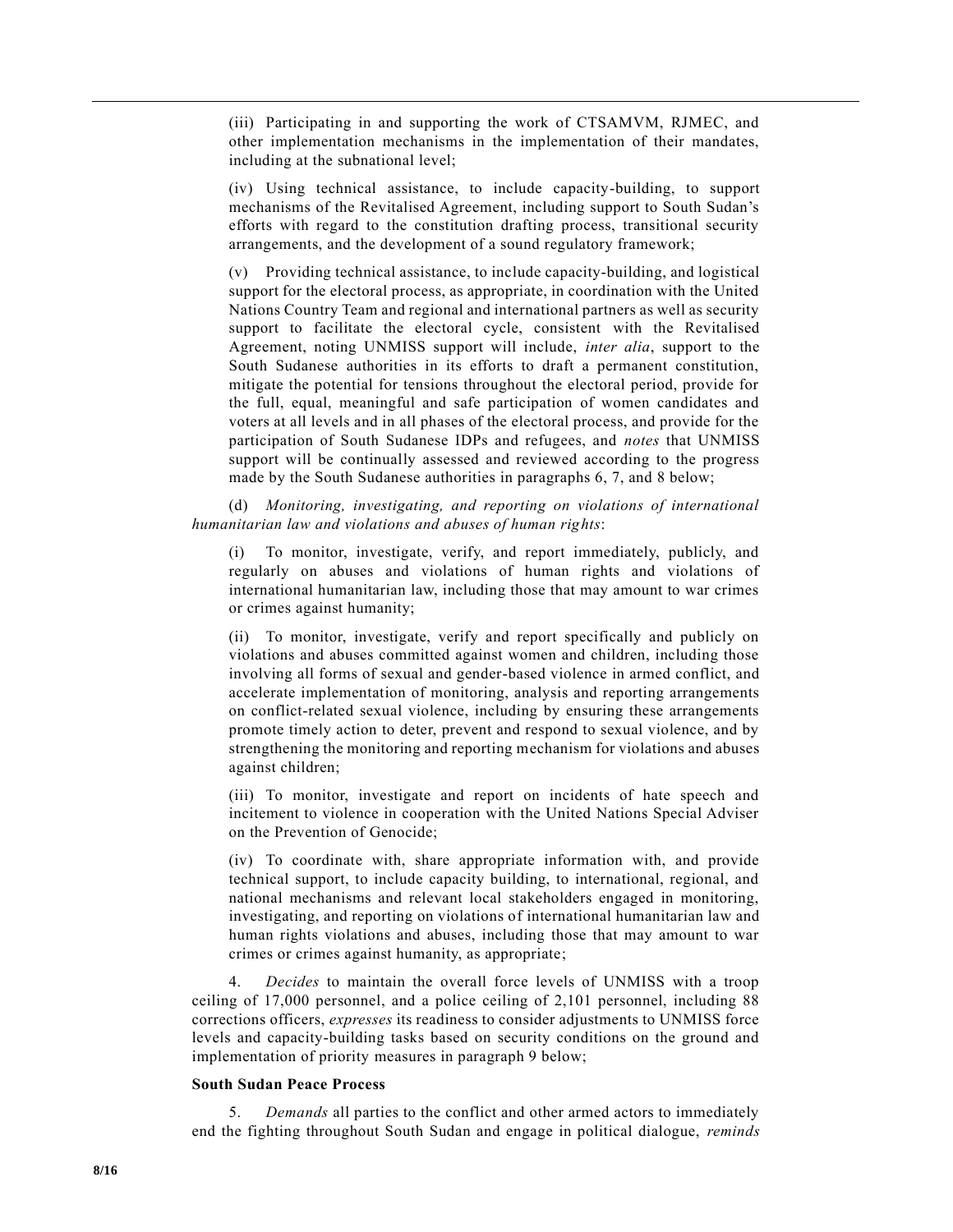South Sudanese authorities of their primary responsibility to protect civilians in South Sudan, and *further demands* South Sudan's leaders to implement the permanent ceasefire declared in the Revitalised Agreement and all previous ceasefire and cessation of hostilities agreements, including commitments in the Rome Declaration;

6. *Expresses its deep* concern about the delays in implementing the Revitalised Agreement, *calls on* the parties to implement fully the Revitalised Agreement, including by allocating the necessary financial resources, establish its institutions without delay, and ensure full, equal, and meaningful participation of women, and inclusion of youth, faith groups, and civil society in all conflict resolution and peacebuilding efforts, *stresses* the need to expeditiously, finalize security arrangements, establish all transitional institutions, and make progress on transitional reforms, including establishing free and open civic space, an inclusive constitutional drafting process, and economic transparency and public financial management reform, *recognizes* the detrimental effect of corruption and misuse of public funds on the GoSS's ability to provide services to its population, and *further stresses* the need to enhance good economic governance to ensure effective national revenue collection and anti-corruption structures in order to finance implementation of the Revitalized Agreement, including preparing for and holding elections;

7. Stresses that conducting free and fair elections, reflecting the will of all South Sudanese and with the full, equal and meaningful participation of women, and inclusion of youth, people with disabilities, South Sudanese IDPs, refugees, and members of all political groups, will be critical for a transition toward a stable, inclusive, democratic, and self-reliant state, and in this regard, *underscores* that elections will need to be preceded by an inclusive, transparent constitution-drafting process, *calls for* the South Sudanese authorities, consistent with the Revitalised Agreement, to make immediate and concrete progress on the key milestones to facilitate a peaceful electoral process, including adoption of the Permanent Constitution, the passing of necessary legislation, transitional security arrangements, and the establishment of an independent electoral commission and to mitigate potential for tensions throughout the electoral period, while affirming the importance of the South Sudanese authorities and all relevant parties creating the propitious conditions to enable UNMISS's support to the electoral process, as provided for in paragraph 3 above;

8. Calls upon the GoSS as well as all relevant parties to ensure an environment conducive to a free, fair, inclusive, transparent, peaceful and timely electoral process, consistent with the Revitalised Agreement, which includes free and constructive political debate, freedom of opinion and expression, including for civil society, opposition parties, and members of the press and, freedom of peaceful assembly, equitable access to media including State media, the security of all political actors, freedom of movement for all candidates, as well as for presence of domestic and international election observers and witnesses, journalists, human rights activists and actors from civil society including women;

9. *Calls upon* the GoSS and all relevant actors to take action to fulfill the following priority measures before the end of UNMISS's current mandate:

- Provide security to re-designated protection of civilian sites, and to prevent and respond to violence or criminality directed towards the inhabitants of those camps, in a manner consistent with its obligations under international human rights law and international humanitarian law, and to appropriately vet all security forces personnel involved in providing security at the re -designated sites,
- Initiate and oversee a permanent constitution-making process, with broadbased, inclusive public consultations,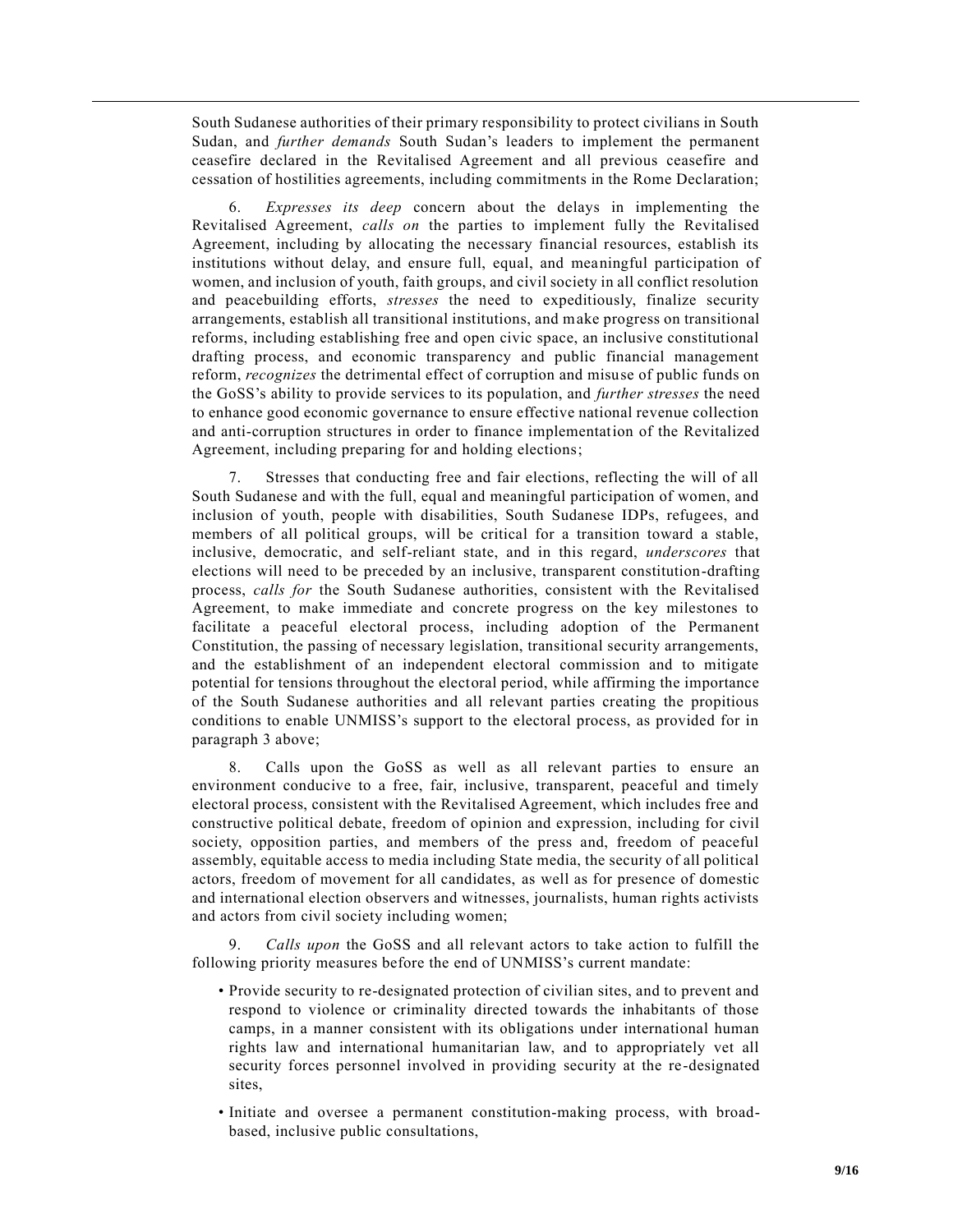Make progress on key milestones in the preparations for free and fair elections, in line with [S/PRST/2021/20;](https://undocs.org/en/S/PRST/2021/20)

- End all obstructions to UNMISS, including, inter alia, obstructions that hamper UNMISS carrying out its mandate to monitor and investigate human rights violations and abuses, and immediately cease obstructing international and national humanitarian actors from assisting civilians, and facilitate freedom of movement for the CTSAMVM,
- Completion of graduation of necessary unified forces, start of their effective redeployment, and adoption of their unified command structure,
- Conclude without further delay a Memorandum of Understanding with the African Union to establish the Hybrid Court for South Sudan, start its effective establishment, and set up the Commission for Truth, Reconciliation, and Healing and the Compensation and Reparation Authority;

10. *Reiterates its call on the* GoSS comply with the obligations set out in the SOFA between the GoSS and the United Nations, and immediately cease obstructing UNMISS in the performance of its mandate, *notes with concern* the grave risks violations of the SOFA can present to the safety and security of United Nations personnel serving in peacekeeping operations, *calls on* the GoSS to take action, to deter, and to hold those responsible to account for any hostile or other actions that impede UNMISS or international and national humanitarian actors, and to continue to take all appropriate measures to ensure the safety and security and freedom of movement of UNMISS personnel with unhindered and immediate access, *reminds* the GoSS that, pursuant to the SOFA, UNMISS does not require prior authorization or permission to undertake its mandated tasks, *affirms* the critical importance of the ability of UNMISS to monitor, investigate, and report on violations of international humanitarian law and violations and abuses of human rights and to use all of its bases without restrictions in order to execute its mandate including, but not limited to, its base in Tomping, adjacent to Juba International Airport, which is essential for the Mission's operations and security, and *urges* the GoSS to facilitate the smooth functioning of all UNMISS bases and to build an environment of mutual cooperation for UNMISS and its partners to conduct their work;

11. *Demands* that all parties immediately cease all forms of violence, human rights violations and abuses, and violations of international humanitarian law, including rape and other forms of sexual and gender-based violence, and *calls on* the GoSS to hold those responsible for committing and commanding these violations and abuses accountable, in order to break the prevailing cycle of impunity, and to increase its efforts to expeditiously and transparently complete the ongoing investigations of allegations of human rights violations and abuses in a manner consistent with its international obligations, *encourages* it to release the reports of those investigations; and *calls on* the GoSS to immediately condemn and counter increasing hate speech and ethnic violence and to promote reconciliation among its people;

12. *Demands* that all parties allow, in accordance with international law, including applicable international humanitarian law, the rapid, safe and unhindered access of relief personnel, equipment and supplies, and timely delivery of humanitarian assistance, to all those in need throughout South Sudan in particular to IDPs and refugees, and end use of hospitals, schools and other civilian premises for purposes that could make them subject to attack, *stresses* the obligation to respect and protect all medical personnel and humanitarian personnel exclusively engaged in medical duties, their means of transport and equipment, as well as hospitals and other medical facilities, *stresses* also that any returns or other durable solutions for IDPs or refugees must be undertaken on a voluntary and informed basis in conditions of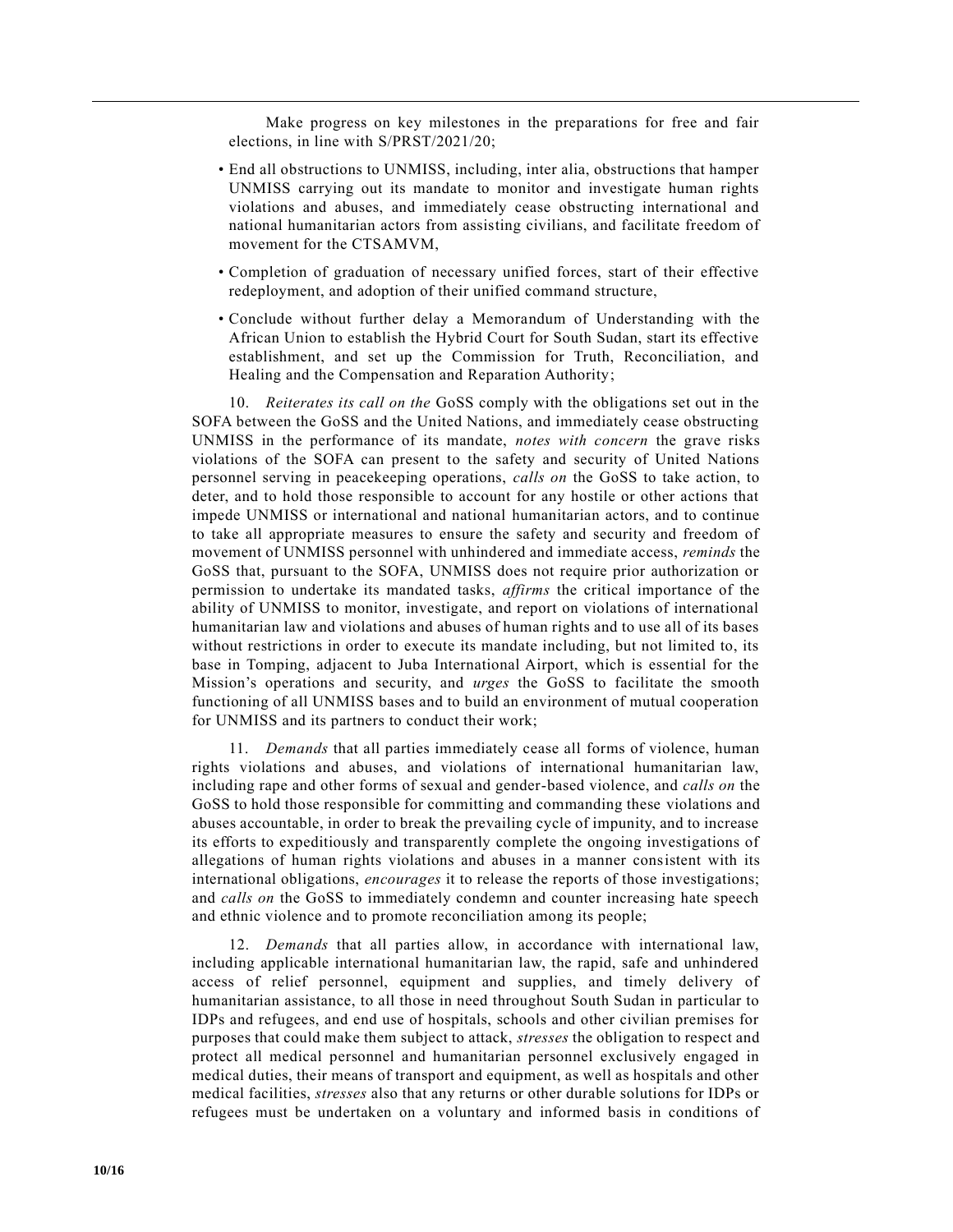dignity and safety, and *notes* that freedom of movement of civilians and their right to seek asylum should be respected;

13. *Calls upon* the GoSS to resolve housing, land and property issues for the realization of durable solutions for IDPs and refugees, including through efforts to develop a National Land Policy and to create a secure environment for the safe, informed, voluntary, and dignified return, relocation, resettlement or integration into host communities for South Sudanese IDPs and refugees when and to locations where conditions are conducive;

14. *Calls on* parties to ensure full, effective, and meaningful participation and involvement of women in all spheres and levels of political leadership, the peace process, the transitional government, and ongoing reform processes under the peace agreement, and *further calls on* parties to recognize the need to protect women-led organizations and women peacebuilders from threats and reprisals and provide a safe environment to enable them to carry out their work safely and freely, and fulfill the commitments set out on inclusivity, including in respect of national diversity, gender, youth and regional representation in the Revitalised Agreement, including the 35 percent minimum for women's representation at all levels, which has not yet been achieved;

15. *Condemns* continued acts of sexual violence and *demands* all parties to the conflict and other armed actors prevent further commission of sexual violenc e, and to implement the actions called for in resolution [2467 \(2019\)](https://undocs.org/en/S/RES/2467(2019)) to adopt a survivorcentered approach to prevent and respond to sexual violence in conflict and postconflict related situations and to hold those responsible accountable including through the prompt investigation, prosecution and punishment of perpetrators, as well as reparations for victims as appropriate, and *strongly urges* the SSPDF, the SPLA-IO, and the National Salvation Front (NAS) to fully implement the joint and unilateral commitments and action plans they have made on preventing conflict-related sexual violence;

16. *Strongly urges* all parties to armed conflict in South Sudan to implement the actions called for in The Conclusions on Children and Armed Conflict in South Sudan adopted by the Security Council Working Group on Children and Armed Conflict on 5 March 2021, *urges* all parties to fully implement the January 2020 Comprehensive Action Plan to end and prevent all grave violations against children, and *calls on* the GoSS to implement the Optional Protocol to the Convention on the Rights of the Child on the Involvement of Children in Armed Conflict;

17. *Calls upon* the GoSS, while taking note of paragraph 3.2.2 of Chapter V of the Revitalised Agreement, to hold to account all those responsible for violations and abuses of human rights and violations of international humanitarian law, and to ensure that all victims of sexual violence have equal protection under the law, and equal access to justice, and to safeguard equal respect for human rights of women and girls in these processes, through the provision of legal aid and medical support and psychosocial counselling, *notes* that implementing transitional justice measures, including those in the Revitalised Agreement, are key to healing and reconciliation, *urges* the GoSS to prioritize expanding and reforming the rule of law and justice sector, including at the subnational level, in order to strengthen protection of civilians, combat impunity, and promote accountability, and *calls on* the international community to extend support to establishing the Hybrid Court for South Sudan; and calls upon the GoSS and African Union to overcome their current impasse and establish the Hybrid Court for South Sudan;

18. *Expresses* its intention to consider all appropriate measures, as demonstrated by adoption of resolutions [2206 \(2015\),](https://undocs.org/en/S/RES/2206(2015)) [2290 \(2016\),](https://undocs.org/en/S/RES/2290(2016)) [2353 \(2017\),](https://undocs.org/en/S/RES/2353(2017)) [2428](https://undocs.org/en/S/RES/2428(2018))  [\(2018\),](https://undocs.org/en/S/RES/2428(2018)) [2471 \(2019\),](https://undocs.org/en/S/RES/2471(2019)) [2521 \(2020\),](https://undocs.org/en/S/RES/2521(2020)) and [2577 \(2021\)](https://undocs.org/en/S/RES/2577(2021)) against those who take actions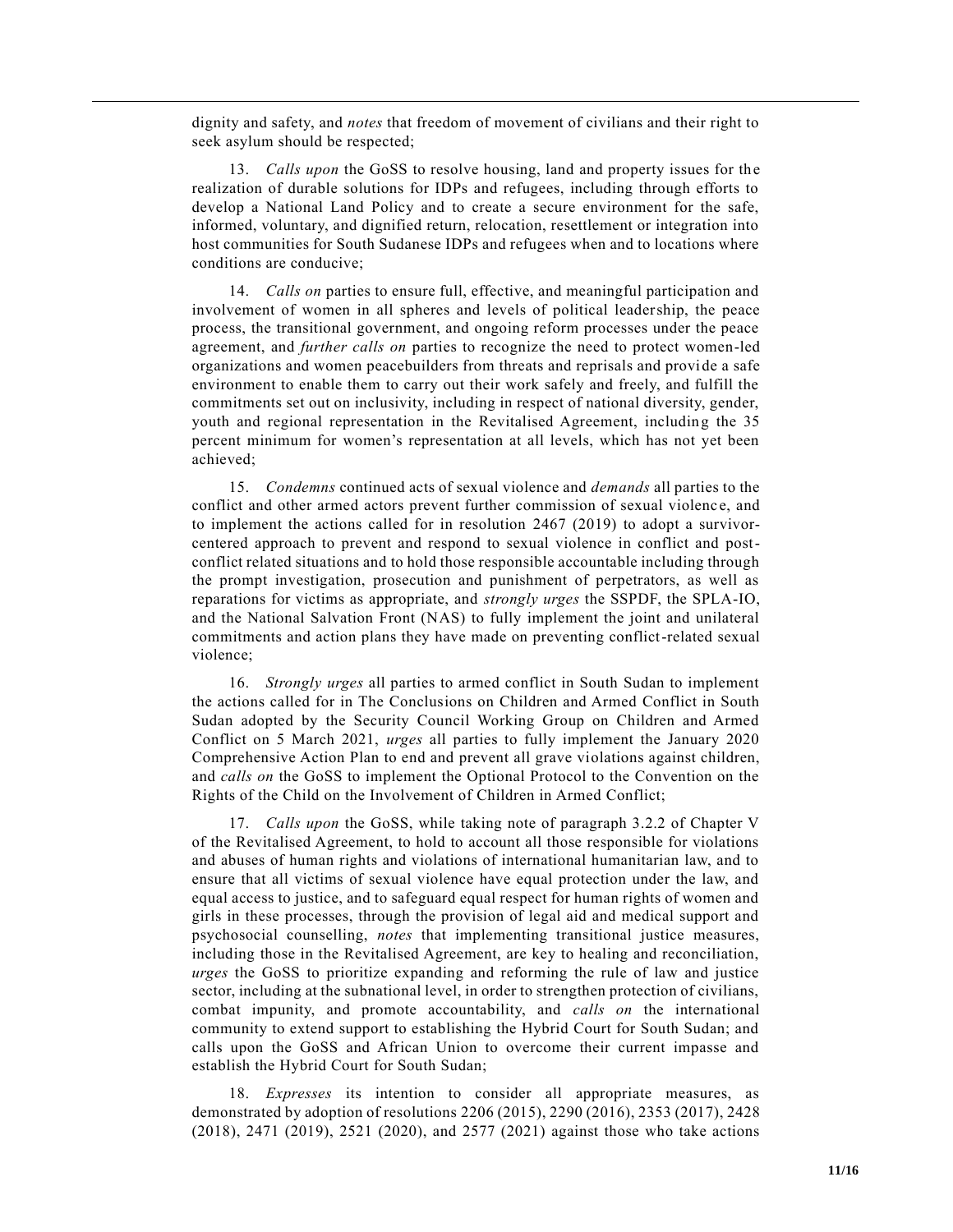that undermine the peace, stability, and security of South Sudan, *stresses* the sanctity of United Nations protection sites, *underscores* that individuals or entities that are responsible for or complicit in attacks against UNMISS personnel and premises and any humanitarian personnel, may meet the designation criteria, *takes note* of the 20 February 2018 Special Report of the Secretary-General on the renewal of the mandate of the United Nations Mission in South Sudan [\(S/2018/143\)](https://undocs.org/en/S/2018/143) that the steady re-supply of weapons and ammunition to South Sudan has directly affected the safety of United Nations personnel and UNMISS's ability to carry out its mandate, further *takes note* of the AUPSC's 8 February 2018 communique which states that signatories to the ACOH should be deprived of the means to continue fighting, *underscores* the measures adopted by the Security Council in resolution [2428 \(2018\),](https://undocs.org/en/S/RES/2428(2018)) including the arms embargo, to deprive the parties of the means to continue fighting and to prevent violations of the ACOH, and *demands* that all Member States comply with their obligations to prevent the direct or indirect supply, sale or transfer of arms and related materiel of all types, including weapons and ammunition, to the territory of South Sudan as set out in relevant Security Council resolutions;

### **UNMISS Operations**

19. *Recalls* its resolution [2086 \(2013\),](https://undocs.org/en/S/RES/2086(2013)) *reaffirms* the basic principles of peacekeeping, as set forth in Presidential Statement [S/PRST/2015/22,](https://undocs.org/en/S/PRST/2015/22) including consent of the parties, impartiality, and non-use of force, except in self-defence and defence of the mandate, and *recognizes* that the mandate of each peacekeeping mission is specific to the need and situation of the country concerned, and that the Security Council expects full delivery of the mandates it authorizes;

20. *Requests* the Secretary-General fully implement the following activities and existing obligations in the planning and conduct of UNMISS's operations within the limits of the mandate and area of operations and in line with existing United Nations guidelines and regulations:

(a) Strengthening the implementation of a mission-wide early warning and response strategy, as part of a coordinated approach to information gathering, incident tracking and analysis, monitoring, verification, early warning and dissemination, and response mechanisms, including response mechanisms to threats and attacks against civilians that may involve violations and abuses of human rights or violations of international humanitarian law, as well as to prepare for further potential attacks on United Nations personnel and facilities, and ensure gender-sensitive conflict analysis is mainstreamed across all early warning and conflict prevention efforts;

(b) Encouraging the use of confidence-building, facilitation, mediation, community engagement, and strategic communications to support implementation of the mission's mandate and the mission's protection, information gathering, and situational awareness activities, and to counter disinformation and misinformation that might hinder the mission's ability to implement its mandate;

(c) Prioritizing enhanced mission mobility and active patrolling to better execute its mandate in areas of emerging protection risks and emerging threats, including in remote locations, and prioritize deployment of forces with appropriate air, land, and water assets, to support the mission's protection, information gathering, and situational awareness activities;

(d) Improving UNMISS's peacekeeping-intelligence and analysis capacities, including surveillance and monitoring capacities, within the limits of its mandate;

(e) Implementing more effective casualty and medical evacuation procedures, as well as deploying enhanced medical evacuation capacities;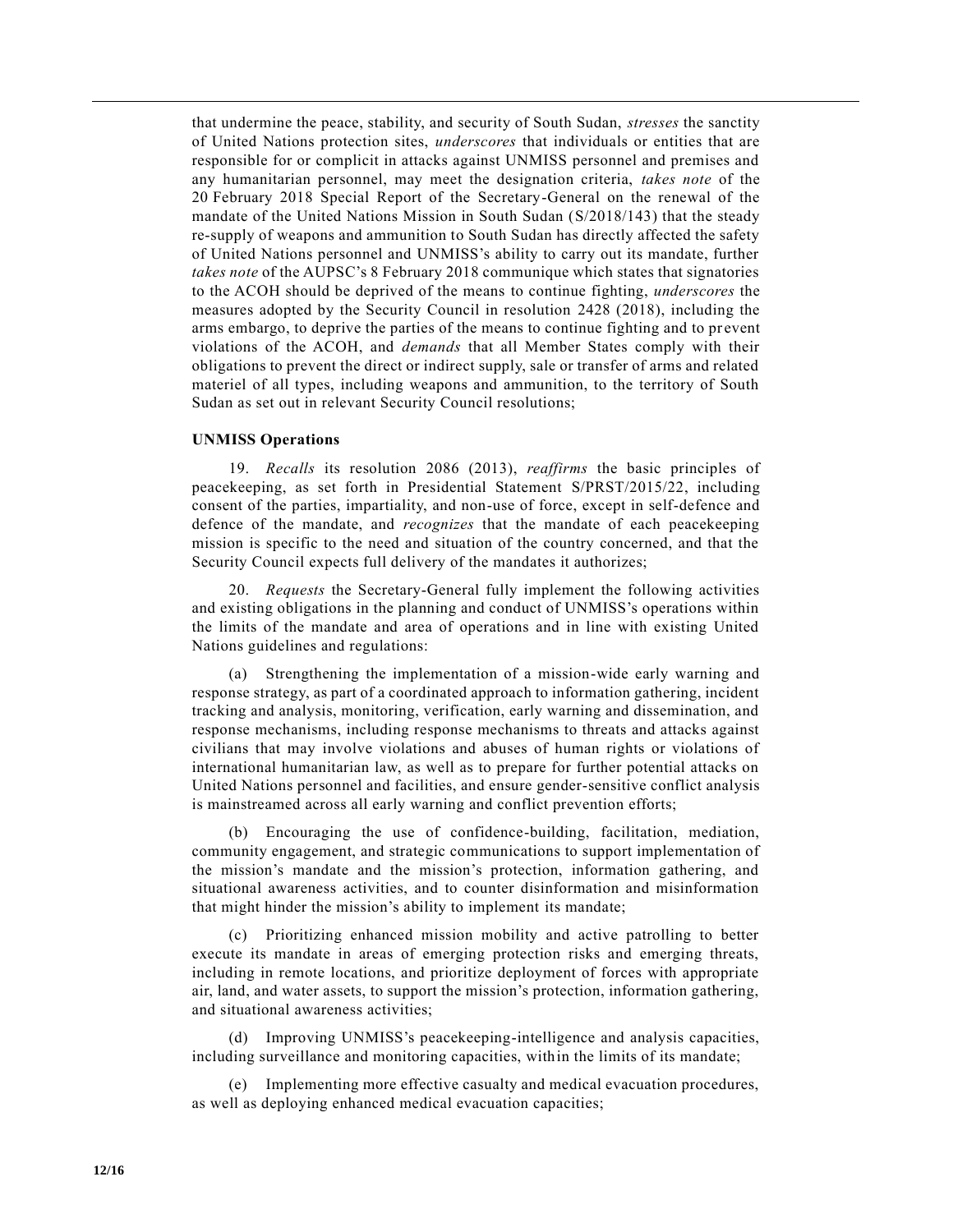(f) Taking active and effective measures to improve the planning and functioning of UNMISS's safety and security facilities and arrangements;

(g) Ensuring that any future re-designations of protection of civilian sites are based on comprehensive security assessments that determine the necessary security conditions, the South Sudanese authorities assuming their primary responsibility to protect civilians and demonstrating the capacity to provide non-discriminatory protection to displaced persons on a site-specific basis, and continuing comprehensive community engagement, coordinated transition of service delivery, and support to the GoSS in preventing and responding to violence or criminality directed towards the inhabitants of those camps;

(h) Strengthening its sexual and gender-based violence prevention and response activities in line with resolution [2467 \(2019\),](https://undocs.org/en/S/RES/2467(2019)) including by assisting the parties with activities consistent with resolution [2467 \(2019\),](https://undocs.org/en/S/RES/2467(2019)) and by ensuring that risks of sexual and gender-based violence are included in the Mission's data collection and threat analysis and early warning systems through engaging in an ethical manner with survivors and victims of gender-based violence, and women's organizations;

Assisting the Committee established pursuant to paragraph 16 of resolution [2206 \(2015\)](https://undocs.org/en/S/RES/2206(2015)) and the Panel of Experts established by the same resolution, regarding the measures adopted in resolution [2521 \(2020\),](https://undocs.org/en/S/RES/2521(2020)) including its provisions related to the arms embargo, and in particular encourages timely information exchange between UNMISS and the Panel of Experts;

Prioritizing mandated protection activities in decisions about the use of available capacity and resources within the mission, according to resolution [1894](https://undocs.org/en/S/RES/1894(2009))  [\(2009\);](https://undocs.org/en/S/RES/1894(2009))

(k) Implementing women, peace and security priorities under resolution [1325](https://undocs.org/en/S/RES/1325(2000))  [\(2000\)](https://undocs.org/en/S/RES/1325(2000)) and all resolutions addressing women, peace, and security, including by seeking to increase the number of women in UNMISS in line with resolution [2538](https://undocs.org/en/S/RES/2538(2020))  [\(2020\),](https://undocs.org/en/S/RES/2538(2020)) as well as to ensure the full, equal, and meaningful participation of women in all aspects of operations, including by ensuring safe, enabling and gender-sensitive working environments for women in peacekeeping operations, taking fully into account gender considerations as a crosscutting issue throughout its mandate, and reaffirming the importance of uniformed and civilian gender advisors, gender focal points in all mission components, gender expertise and capacity strengthening in executing the mission mandate in a gender-responsive manner;

(l) Implementing youth, peace and security agenda under resolution [2250](https://undocs.org/en/S/RES/2250(2015))  [\(2015\),](https://undocs.org/en/S/RES/2250(2015)) to develop and implement context-specific strategies on youth, peace and security and to ensure the full, effective and meaningful participation of youth, recognizing their vital role in the prevention and resolution of conflict and peacebuilding;

(m) Continuing to engage in dialogue with the parties to the conflict regarding the development and implementation of action plans, in line with resolution [1612](https://undocs.org/en/S/RES/1612(2005))  [\(2005\)](https://undocs.org/en/S/RES/1612(2005)) and subsequent resolutions on children and armed conflict, and to support efforts aimed at releasing children associated with armed groups and forces in all parts of the country;

(n) Implementing peacekeeping performance requirements under resolutions [2378 \(2017\)](https://undocs.org/en/S/RES/2378(2017)) and [2436 \(2018\),](https://undocs.org/en/S/RES/2436(2018)) as well as safety and security improvements under resolution [2518 \(2020\),](https://undocs.org/en/S/RES/2518(2020)) and the Action Plan on improving safety and security related to the report on "Improving Security of United Nations Peacekeepers", and principles to guide the COVID-19 vaccination of uniformed personnel in-theatre and prior to deployment in line with UN guidelines and best practices to improve safety of peacekeepers;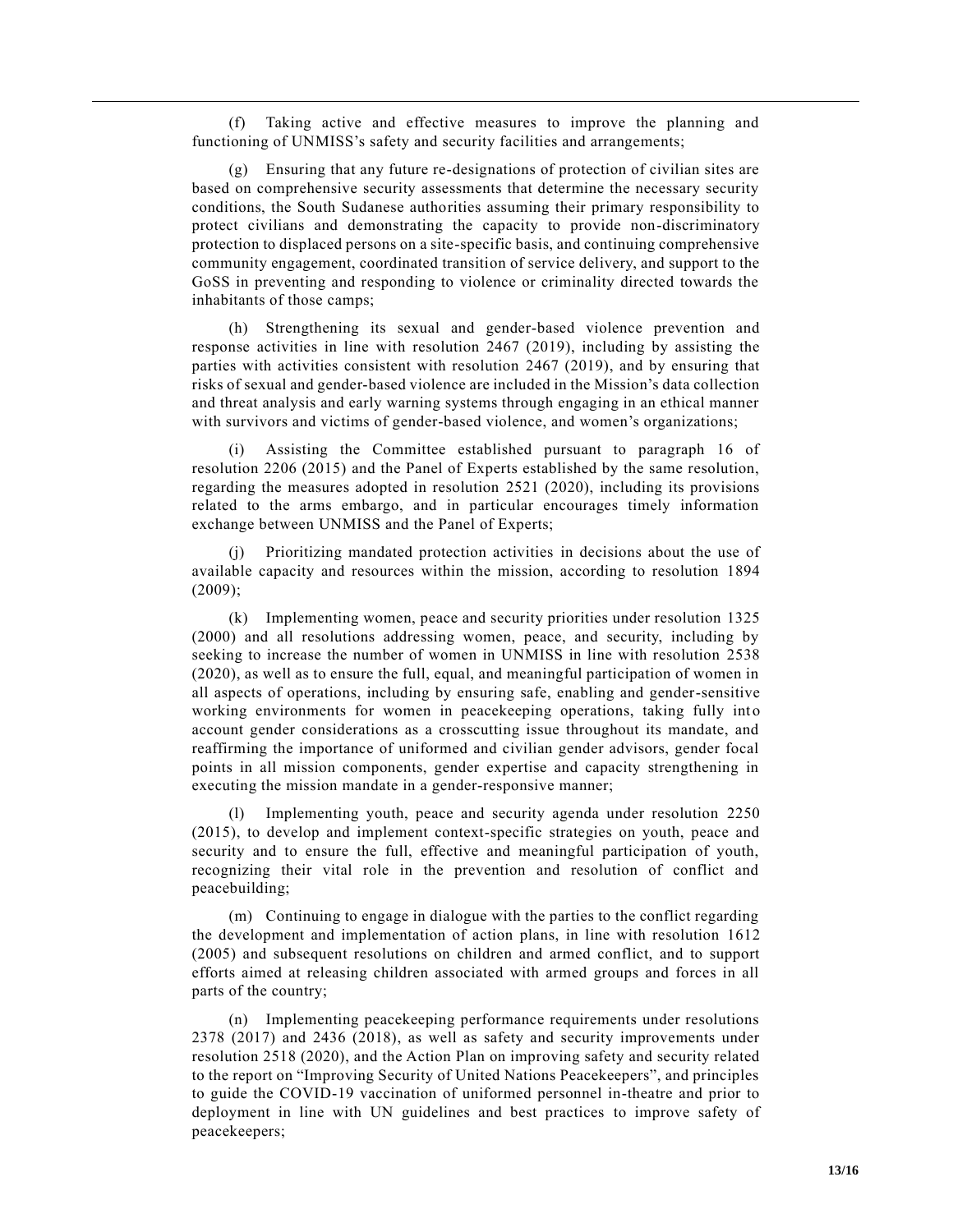(o) Implementing the United Nations zero-tolerance policy on serious misconduct, sexual exploitation and abuse, and sexual harassment, and all actions under resolution [2272 \(2016\),](https://undocs.org/en/S/RES/2272(2016)) and to report to the Security Council if such cases of misconduct occur;

(p) Ensuring that any support provided to non-United Nations security forces is provided in strict compliance with the HRDDP, including the monitoring and reporting on how support is used and on the implementation of mitigating measures;

(q) Coordinating with all United Nations agencies, funds, and programmes on South Sudan, and to coordinate with regional organizations and other relevant stakeholders, including the Humanitarian Country Team and its associated bodies;

(r) Engaging at the earliest possible stage on integrated planning and coordination on transitions with the Resident Coordinators, United Nations Country Team, and other United Nations agencies, fund and programmes, the host State and other national stakeholders including civil society, including in line with resolution [2594 \(2021\);](https://undocs.org/en/S/RES/2594(2021))

#### **United Nations and International Support:**

21. *Requests* and *encourages* the Special Representative of the Secretary-General to direct the operations of an integrated UNMISS and coordinate all activities of the United Nations system in the Republic of South Sudan, and to exercise his or her good offices to lead the UN system in South Sudan in assisting the AU, IGAD, RJMEC, CTSAMVM, and other actors, as well as the parties, with implementation of the Revitalised Agreement and to promote, peace and reconciliation, *underscores* in this regard the critical role of CTSAMVM as well as the importance of the support provided to it by UNMISS in delivering on its mandate, and *reaffirms* in this regard the critical role that the UN plays, in coordination with regional organizations and other actors, to advance political dialogue between parties and contribute to achieving an enduring cessation of hostilities and lead the parties to an inclusive peace process;

22. *Encourages* continued firm engagement by IGAD, the AU, the AUPSC and countries in the region to find durable solutions to peace and security challenges in South Sudan, and to urge South Sudan's leaders to meet without delay all commitments made under cessation of hostilities agreements and the Revitalised Agreement, and *further encourages* consultation between regional entities and the Secretary-General and his Special Representative on an action plan and common messaging to this end, *underlines* the support by IGAD of the national dialogue, in cooperation with the United Nations and AU, and *urges* IGAD to appoint a Chairperson for the RJMEC;

23. *Urges* all parties and Member States, as well as international, regional and subregional organizations to ensure cooperation with the Panel of Experts established by resolution [2206 \(2015\),](https://undocs.org/en/S/RES/2206(2015)) and *further urges* all Member States involved to ensure the safety of the members of the Panel of Experts and unhindered access, in particular to persons, documents and sites in order for the Panel of Experts to execute its mandate;

24. *Requests* the Secretary-General to continue to make available technical assistance to the Commission of the African Union and to the GoSS in setting up the Hybrid Court for South Sudan and for the implementation of other aspects of Chapter V of the Revitalised Agreement, including with regard to the establishment of the Commission for Truth, Reconciliation, and Healing and the Compensation and Reparation Authority, emphasizing measures should be gender-responsive, inclusive, accessible, fully resourced and designed and implemented with women's full and meaningful participation and leadership, and *invites* the African Union to share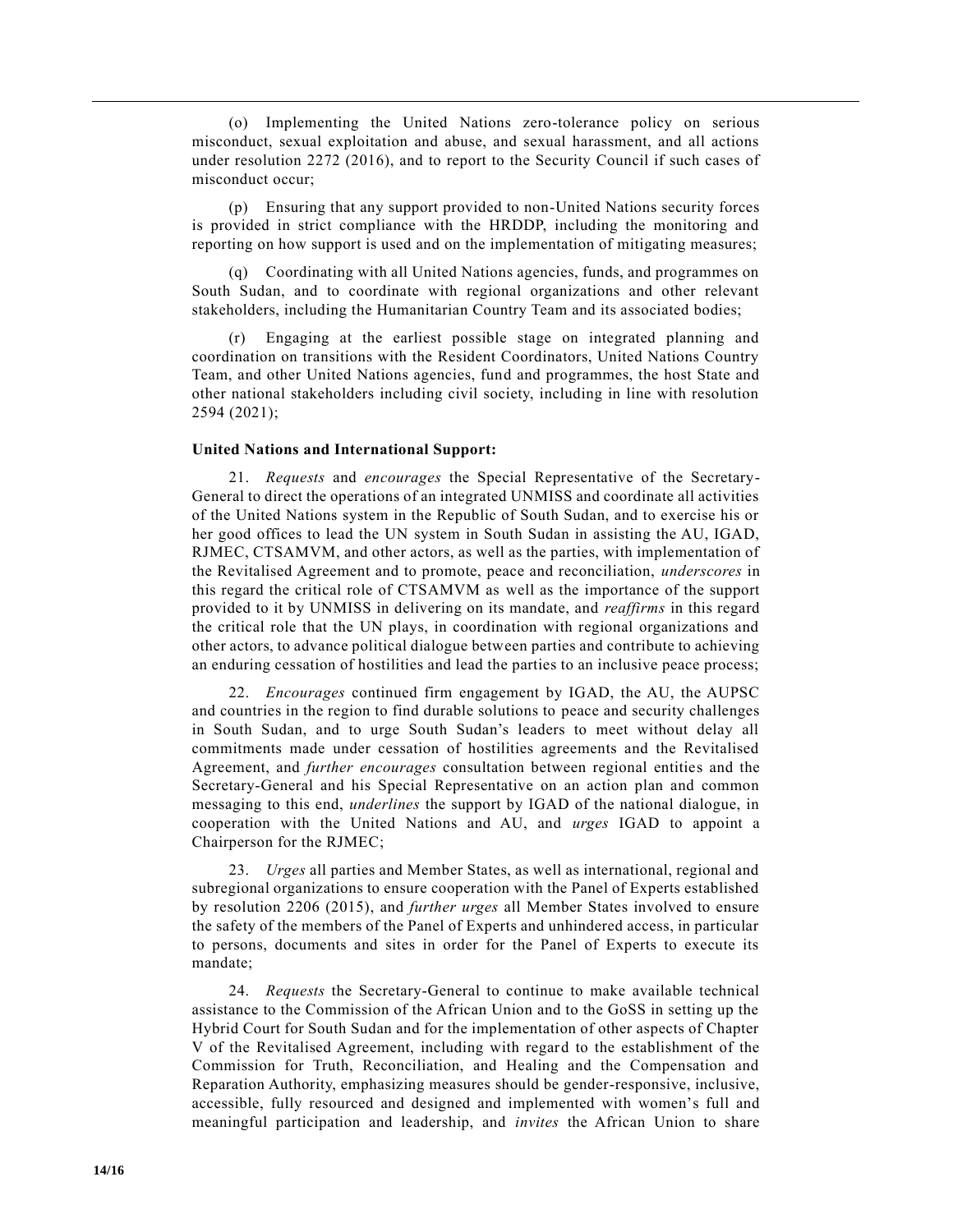information on progress made in the establishment of the Hybrid Court for South Sudan, with the Secretary-General;

25. *Commends* the commitment of the troop- and police-contributing countries in implementing the Mission's mandate in a challenging environment, and in this connection *stresses* that any national caveat that negatively affects the implementation of mandate effectiveness should not be accepted by the Secre tary-General, *requests* troop- and police-contributing countries to implement relevant provisions of resolution [2538 \(2020\)](https://undocs.org/en/S/RES/2538(2020)) and all other relevant resolutions on reducing barriers to and increasing women's participation at all levels and in all positions in peacekeeping, including by ensuring safe, enabling and gender-sensitive working environments for women in peacekeeping operations, and *highlights* that lack of effective command and control, refusal to obey orders, failure to respond to attacks on civilians, declining to participate in or undertake long-range patrols in remote parts of the country, inadequate equipment, and financial resources may adversely affect the shared responsibility for effective mandate implementation;

26. *Urges* troop- and police-contributing countries to continue taking appropriate action to prevent sexual exploitation and abuse, including vetting, pre-deployment and in-mission awareness training for all personnel, to ensure full accountability in cases of such conduct involving their personnel, including through timely survivor-centered investigations of allegations of sexual exploitation and abuse, to repatriate units when there is credible evidence of widespread or systemic sexual exploitation and abuse by those units, to take appropriate disciplinary measures, and to report to the United Nations fully and promptly on actions undertaken;

27. *Calls upon* the international community to scale up humanitarian response for the people of South Sudan to meet the severe and increasing range of humanitarian needs;

28. *Stresses* the ongoing need for bilateral and multilateral partners to work closely with the GoSS to respond to the COVID-19 pandemic, and provide international assistance, as well as sustainable development assistance, in partnership with agencies of the United Nations development system;

#### **Reporting:**

29. *Requests* the Secretary-General to continue to report violations of the SOFA or obstructions to UNMISS on a monthly basis;

30. *Requests* the Secretary-General to report to the Security Council on implementation of the UNMISS mandate and the obstructions UNMISS encounters in doing so in a comprehensive written report to be *submitted* within 90 days of the date of adoption of this resolution, every 90 days thereafter, and underscores that such reporting should provide integrated, evidence-based and data-driven analysis, strategic assessments and frank advice to the Security Council and should include attention to:

• Whether and how each of its activities undertaken pursuant to paragraph 3 have contributed toward advancing the strategic vision described in paragraph 2, and what challenges and obstacles the mission faced in advancing the strategic vision, using the data collected and analyzed through the Comprehensive Planning and Performance Assessment System (CPAS), the mission's implementation of the Integrated Peacekeeping Performance and Accountability Framework (IPPAF) and other strategic planning and performance measurement tools to describe the mission's impact and overall mission performance, including information on undeclared caveats, declining to participate in or